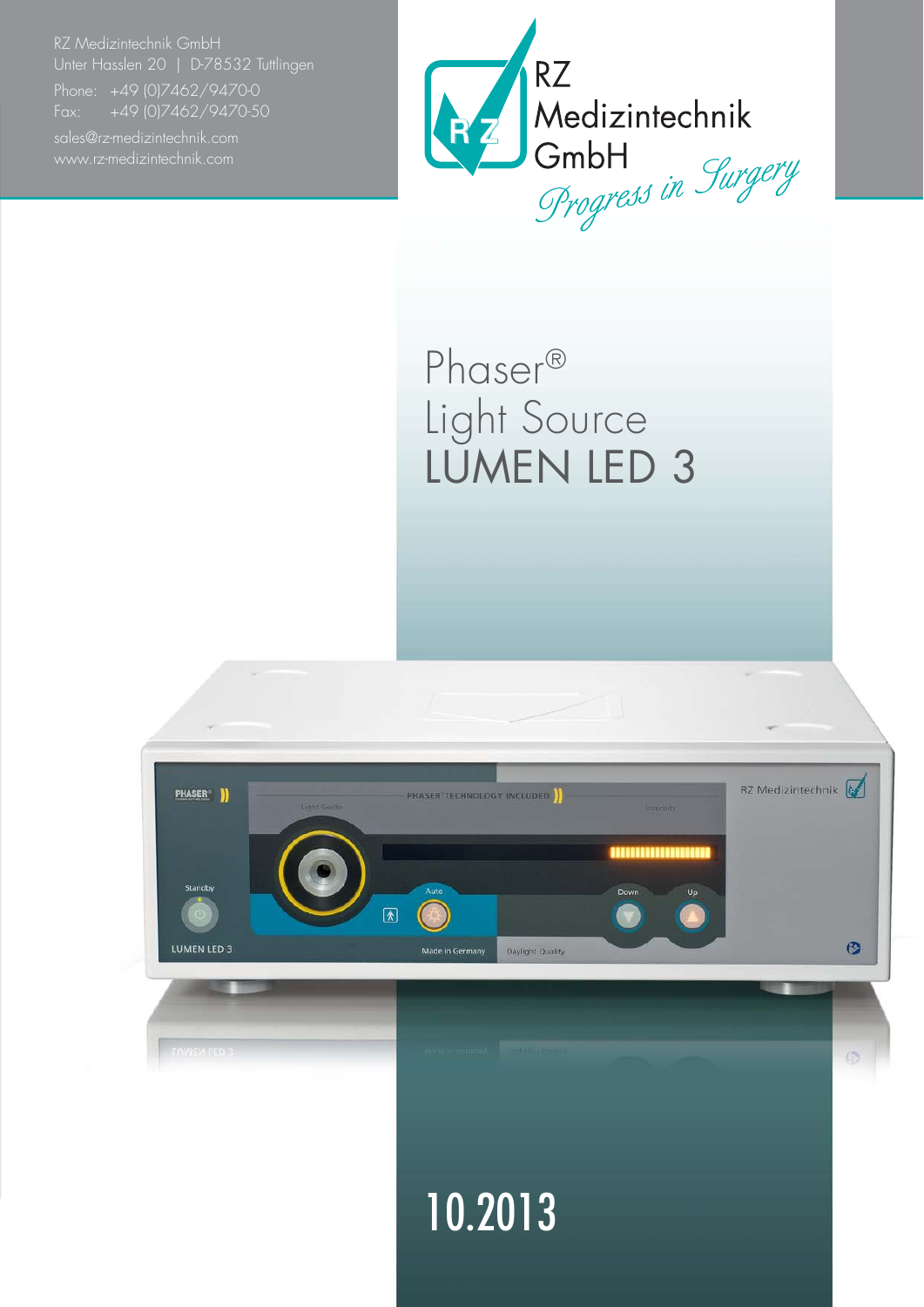## HIGH END LIGHT SOURCE LUMEN LED 3

Latest PHASER® Technology for unsurpassed medical lighting. Excellent light sources are characterized by high color rendering, high luminance and a very low ultraviolet and infrared radiation.







Automatic light control Phaser<sup>®</sup> Technology Controlable daylight quality

With the LUMEN LED 3 light source RZ Medizintechnik offers the latest technology in medical lighting, Made in Germany.

Whether the light source is used with modern head lights or in endoscopic surgeries, the new PHASER® technology always generates enough light for meaningful pictures.



PHA



- 
- High luminance
- 10.000 hours lifetime guaranteed
- 
- 
- 
- 

for optimum light gain and lifetime



Skid-proof pedestals